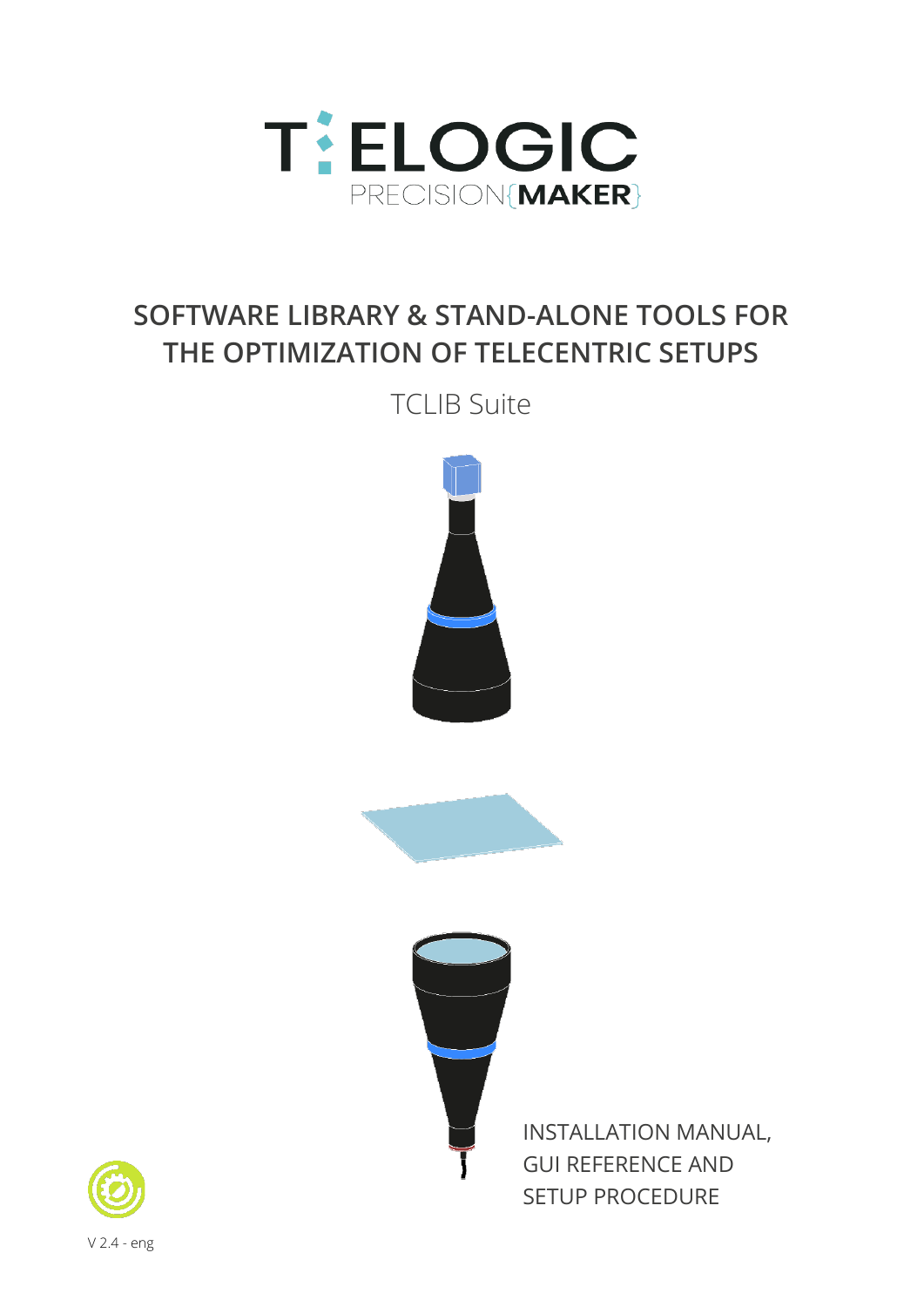

## **INDEX**

##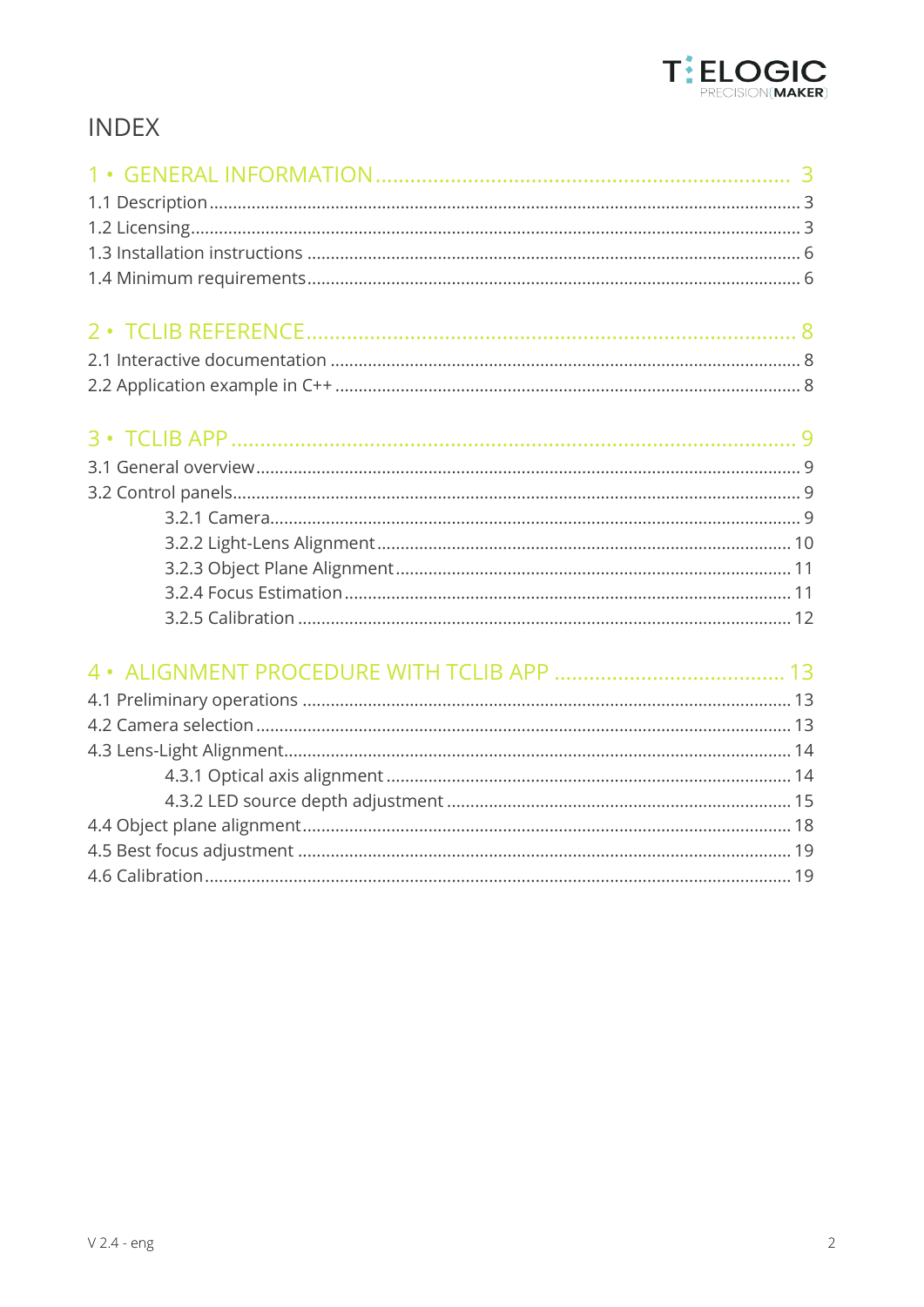

## 1 • GENERAL INFORMATION

## 1.1 Description

TCLIB Suite is a C++ based set of computer vision tools dedicated to the optimization of telecentric setups. This software package is made of a .dll library that contains a complete collection of data types, structures and procedures for telecentric setup optimization and utilization, made for integration in any system or software of sorts, and of a graphical user interface that can serve both as a demo of the TCLIB software and as a walkthrough tool for the optimization proceeding.

A valid alignment of a telecentric setup is of paramount importance in the metrology field, where the total accuracy of the measure is not only correlated to the quality of the lens but it is due to combined effects of all optical elements in the system, that are camera, optics, telecentric lighting, inspected object and so on. A perfect alignment and setup of the system is fundamental to achieve best accuracy and to ensure repeatability of the measurement in the whole field of view.

## 1.2 License agreement

This Software License Agreement ("Agreement" or "LA") is a legal agreement for software products owned by Tielogic S.r.l. (or its Affiliates), which include computer software and may include associated media, printed materials, online or electronic documentation, and Internet-based services ("Software"). You agree to be bound by the terms of this la by installing, copying, or otherwise using the software. If you do not agree, do not install, copy, or use the software; you may return it to your place of purchase for a full refund, if you have not yet obtained a valid license key.

#### *1. Definitions*

#### License Dongle

The License Dongle is a hardware USB device that hosts the licensing runtime.

#### License Software

The License Software is a software key that validate the licensing runtime.

#### *2. Grant of license*

The purchase of a License, which implies the ownership of a License Dongle or a Software License key, grants You the use of the full featured Software on any machine that has a License Dongle connected to a USB port or an activated Software License key.

#### *3. Limitations*

You may not rent, lease, lend or sublicense the Software.

You may not reverse engineer, decompile, or disassemble the Software, except and only to the extent that such activity is expressly permitted by applicable law notwithstanding this limitation.

You may not use a single license for the Software to control multiple independent systems at the same time.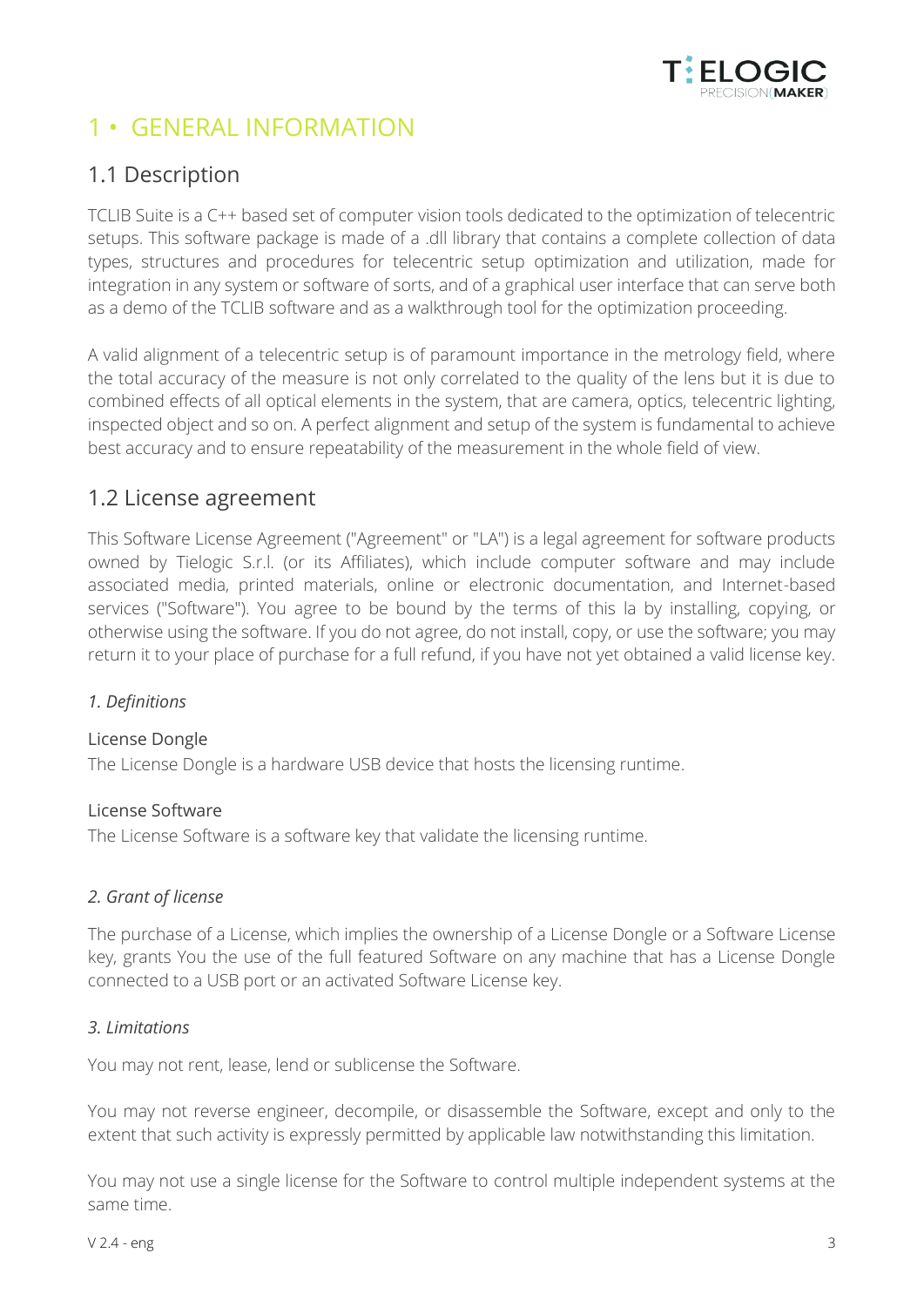

The owner of the license reserves all rights not expressly granted to you in this LA. The Software is protected by copyright and other intellectual property laws and treaties. The owner of the license or its suppliers own also the title, copyright, and other intellectual property rights in the Software. The Software is licensed, not sold.

#### *4. Support & upgrades*

If you purchase a license, you are granted for ONE YEAR from the date of the receipt of the Software for:

- the right to receive free bug-fixes within 31 days, which are related to the documented functionality and for which no workaround can be used,

- the right to use the up-to-date documentation and the general machine vision know-how provided with the Software,

- the right to use and modify the example programs included in the Software, but without the right to copy and use the included graphics.

#### *5. Warranty*

The below warranty is valid for ONE YEAR from the receipt of the Software. After that period it can be extended or the Software can be used "as is" without a warranty of any kind.

The owner of the license warrants that the Software will perform substantially in accordance with the technical and marketing materials. If the Software does not perform substantially in accordance with the technical or marketing materials in that period, and it cannot be fixed with free upgrades provided within 31 days, you have the right to return the Software for a full refund of the related license fees.

By using the Software you acknowledge that any system created with the use of the Software must be thoroughly tested in the target environment and in all possible circumstances for possible malfunction before it can be used. The license owner takes no liability for any damage or any other loss that result from not taking this precaution. For any damage or any other loss due to failure of the Software, caused by an error in the Software, and which could not have been detected with reasonably extensive testing, the liability of the license owner is limited to the sum of license fees that were paid within the period of one year before and in direct relation to the development of the system in which the damage of any other loss took place.

The Software is not designed for use in connection with any application requiring fail-safe performance as the operation of nuclear power facilities, air traffic control or navigation systems, weapon control systems, life support systems, or any other system whose failure could lead to death, personal injury, or severe physical or environmental damage. You agree that the license owner will have no responsibility of any nature, and you are solely responsible for any expense, loss, injury or damage incurred as a result of such use of the Software.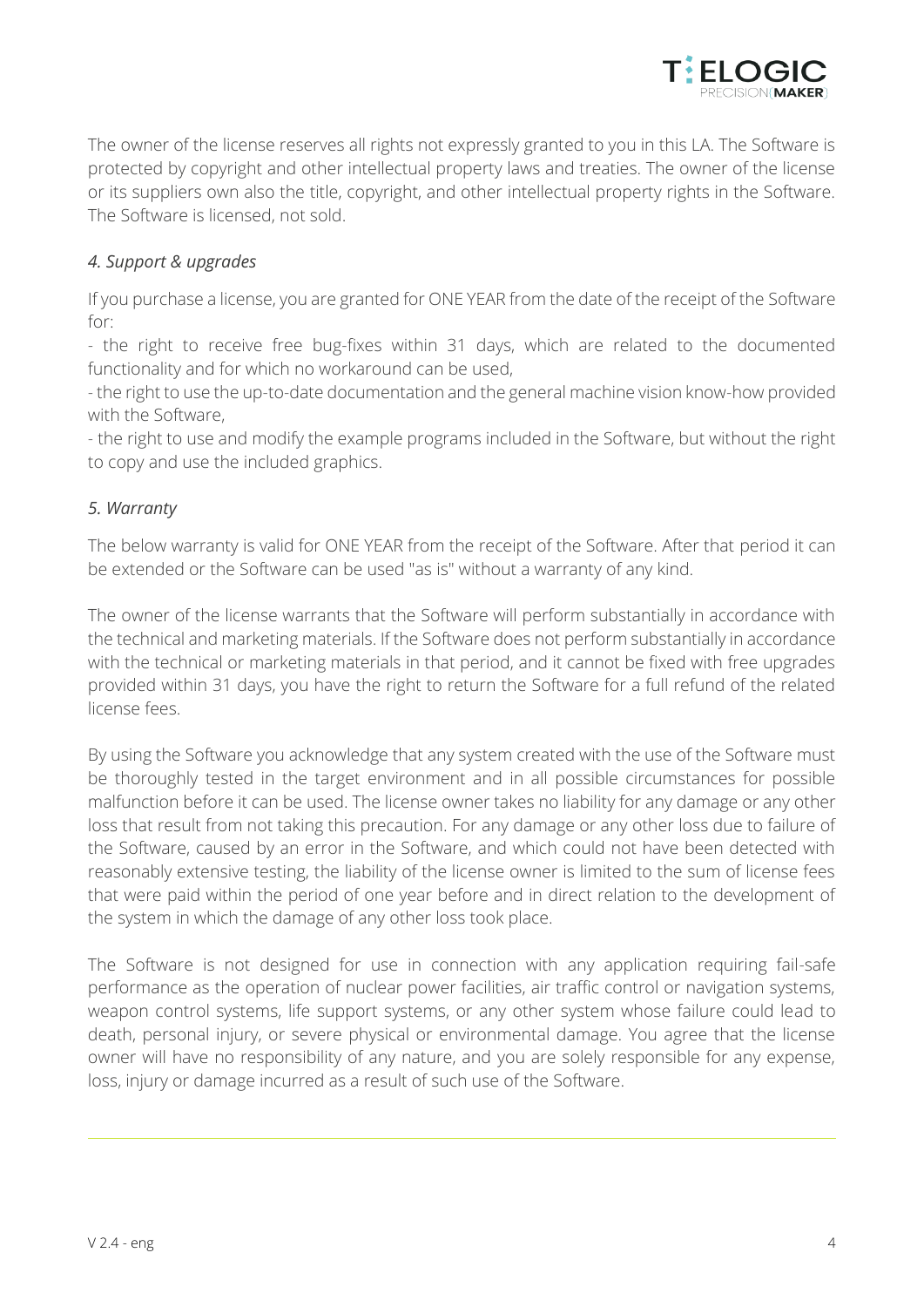

This Software uses OpenCV library which license terms can be found below:

License Agreement For Open Source Computer Vision Library (3-clause BSD License) Copyright © 2000-2018, Intel Corporation, all rights reserved. Copyright © 2009-2011, Willow Garage Inc., all rights reserved. Copyright © 2009-2016, NVIDIA Corporation, all rights reserved. Copyright © 2010-2013, Advanced Micro Devices, Inc., all rights reserved. Copyright © 2015-2016, OpenCV Foundation, all rights reserved. Copyright © 2015-2016, Itseez Inc., all rights reserved. Third party copyrights are property of their respective owners.

- Redistribution and use in source and binary forms, with or without modification, are permitted provided that the following conditions are met:
- Redistributions of source code must retain the above copyright notice, this list of conditions and the following disclaimer.
- Redistributions in binary form must reproduce the above copyright notice, this list of conditions and the following disclaimer in the documentation and/or other materials provided with the distribution.

Neither the names of the copyright holders nor the names of the contributors may be used to endorse or promote products derived from this software without specific prior written permission. This software is provided by the copyright holders and contributors "as is" and any express or implied warranties, including, but not limited to, the implied warranties of merchantability and fitness for a particular purpose are disclaimed. In no event shall copyright holders or contributors be liable for any direct, indirect, incidental, special, exemplary, or consequential damages (including, but not limited to, procurement of substitute goods or services; loss of use, data, or profits; or business interruption) however caused and on any theory of liability, whether in contract, strict liability, or tort (including negligence or otherwise) arising in any way out of the use of this software, even if advised of the possibility of such damage.

The Software reported in this agreement is fully owned by Tielogic S.r.l. , a company incorporated in ITALY (VAT number IT-03954890244), whose registered office is at Via Trento, 9/c – 36020 Solagna (VI), IT. Tielogic S.r.l. should be considered as the Owner of the Software and the related Copyrights. This Agreement is a legal agreement between you (either an individual or a single entity) and Tielogic S.r.l.

Part of the Software is Copyright © 2018 by Tielogic S.r.l.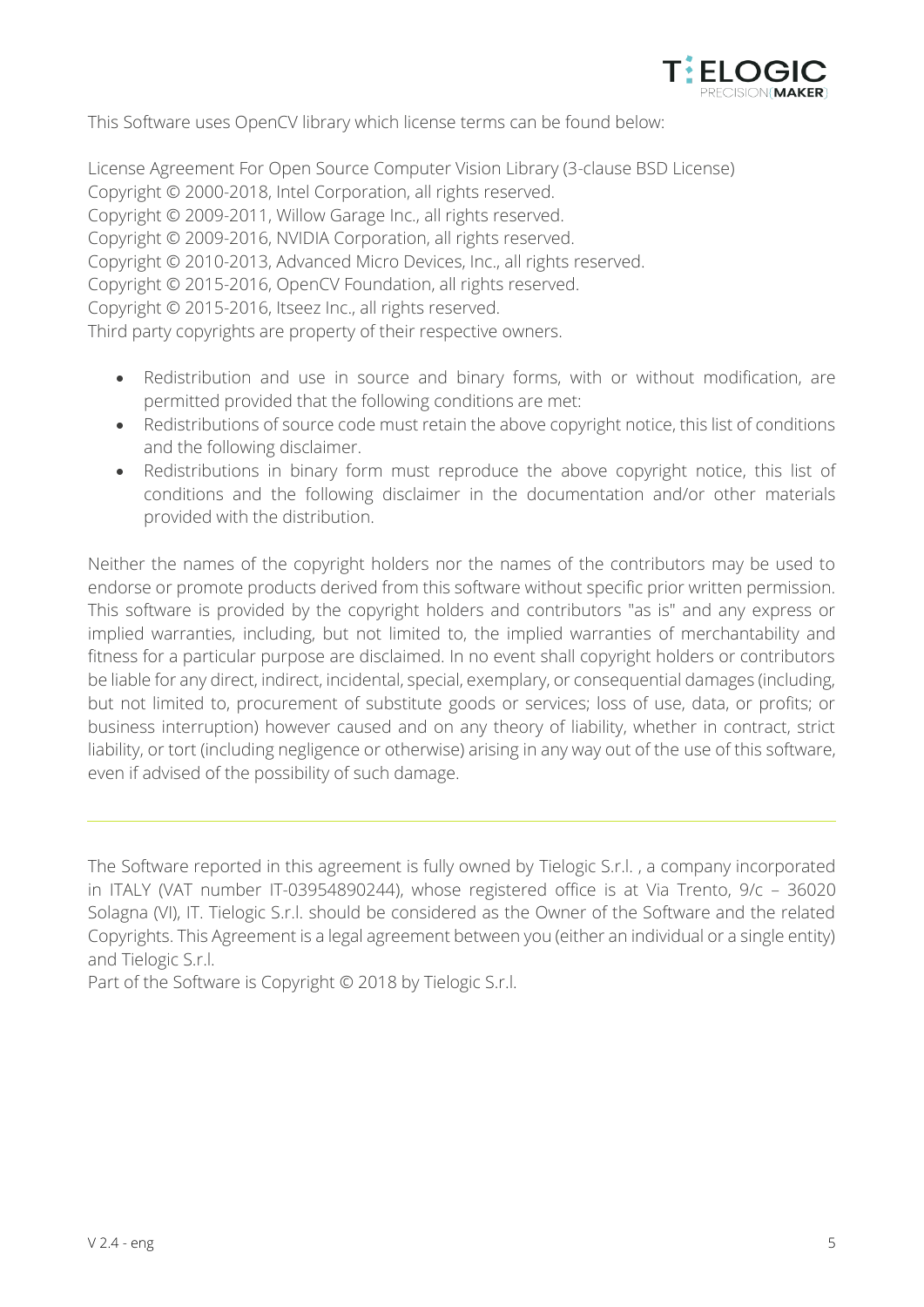

## 1.3 Installation instructions

When a license is purchased, a short URL for the download of the software will be contained in the License Key packaging.

The downloaded file is a compressed zip containing this manual and the setup executable. In order to install, double-click on the setup file, insert your administrator credentials and follow the onscreen wizard.

During installation, the user will be prompted for the installation of Visual C++ Redistributable runtime. If the user is sure that this component is already installed in the PC, it is possible to cancel the runtime installation. In any other case, the runtime is strictly needed for the execution.

The installer will install the software in the PC, will create a start menu shortcut to the TCLIB APP executable and will prepare the environment for the integration of the library in your code.

In particular, two environmental variables bill be created:

- TCLIB\_LIB: path to the .lib files for binaries reference.
- TCLIB INCLUDE: path to the library header files.

For the deployment of an application that includes the TCLib Suite libraries, the following DLLs must be copied in a directory accessible to the search path used to locate DLLs for the application:

- TCLIB setup.dll
- OECore.dll
- SGLW64.dll
- opencv\_world340.dll

The DDLs are located in the "bin" folder inside the installation directory

During installation both release and debug builds of the library are installed. The libraries with the "\_d" suffix are debug builds.

## 1.4 Minimum requirements

TCLIB Suite requires a Windows based PC with the following:

- Intel® Core™ i3 Dual Core (4 th gen) or AMD Ryzen™ 3 Processor (*Minimum*)
- Intel® Core™ i5 Quad Core (4 th gen) or AMD Ryzen™ 5 Processor (*Suggested*)
- Windows 7 64 bit or later
- Color WXGA-H monitor (1280 x 720 resolution)
- 4GB (*or more*) RAM
- At least 150MB free hard disk space (*for installation*)
- An internet connection (*for installation download*)
- Available USB port (*for USB License Dongle*)
- Visual C++ runtime version 2013
- Visual C++ runtime version 2015 or later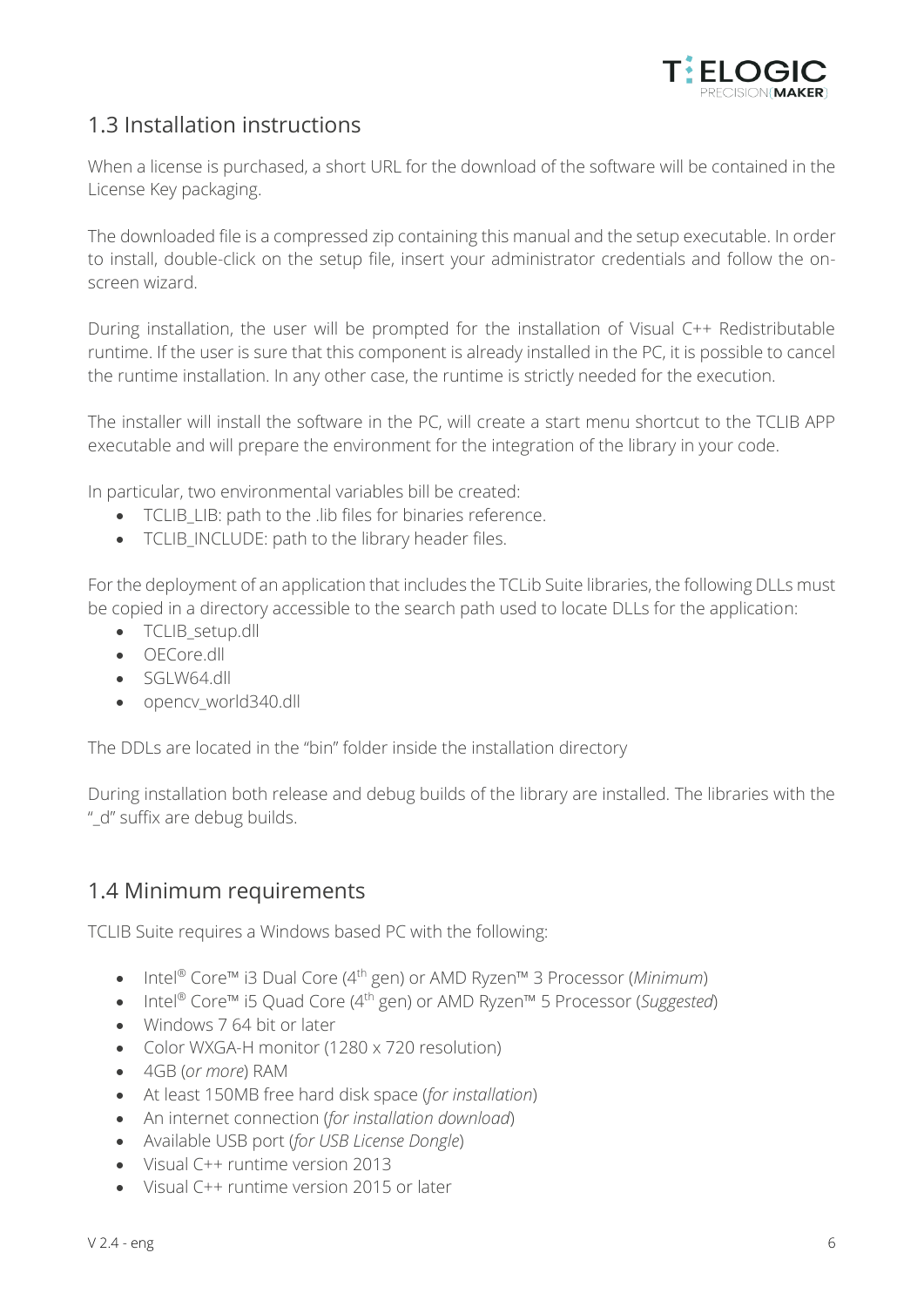

- .NET framework 4.6.1 or later
- Administrative privileges (*for installation*)

For the development of software using the TCLIB Suite Visual Studio 2015 is highly recommended. The installation of OpenCV 3.4.0 or higher is also needed. In order to use TCLIB Suite, an explicit reference to the core header of OpenCV library is needed (see example at section 2.2 of this manual).

Core™ and Ryzen™ are trademarks of their respective owners.

*Although the software is designed to work with the Windows Operating Systems listed above, Tielogic S.r.l. cannot guarantee operation on OSs no longer supported by Microsoft Support Life Cycle Policy.*

TCLIB APP is a full GenTL compliant software. Any GenTL compliant camera device can be used with this software. Camera manufacturer drivers need anyway to be installed in order for the program to operate correctly.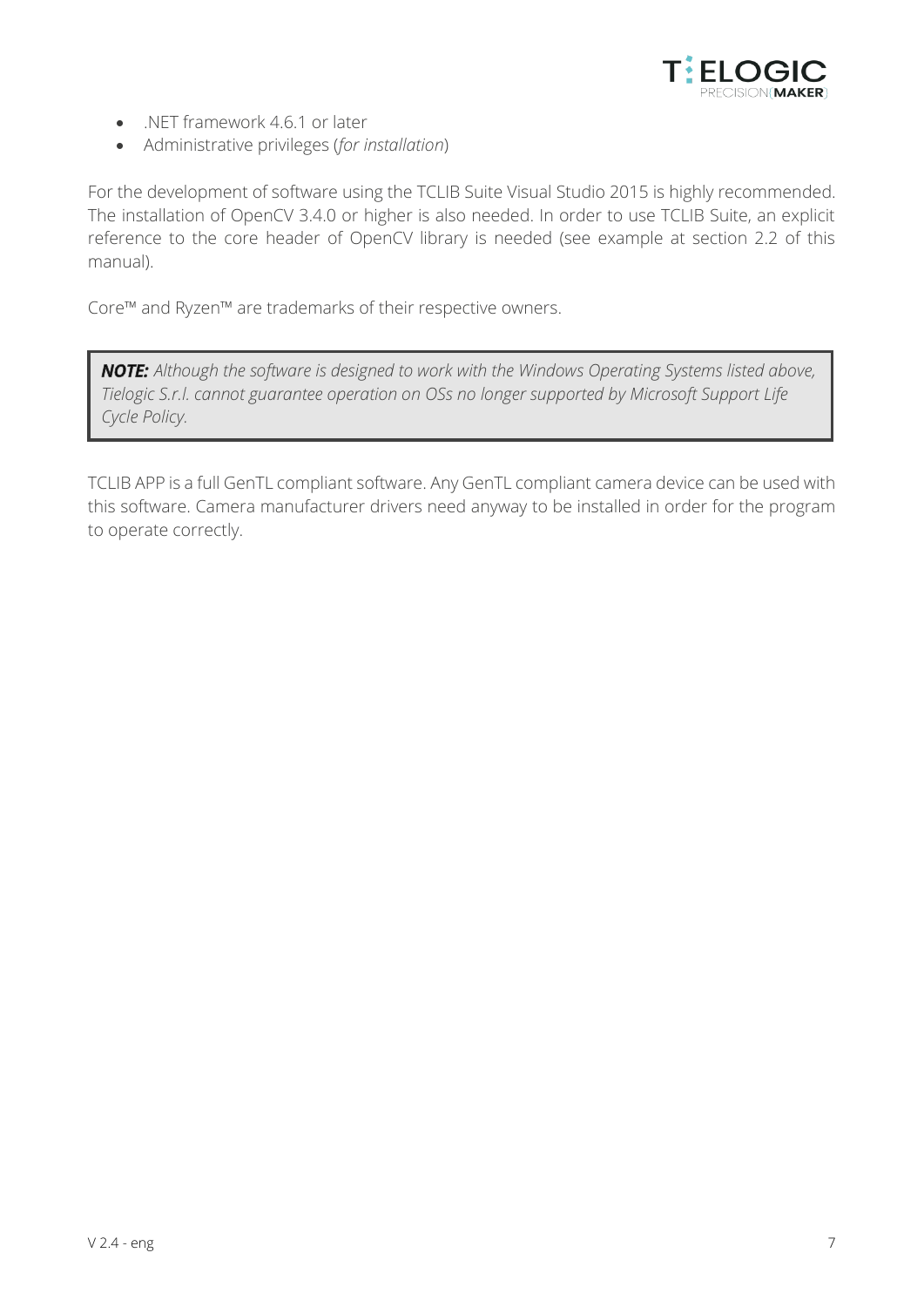

## 2 • TCLIB REFERENCE

### 2.1 Interactive documentation

At the act of installation, the library documentation is copied in the *doc* folder inside the installation directory. A simple double click on the *index.html* file will open a web browser at the index of the interactive documentation.

The documentation is a web-based manual containing all information regarding the integration of the library, the classes and the function calls necessary to operate correctly the software library.

### 2.2 Application example in C++

```
#include "ICalibration.h"
int main(int argc, char** argv)
{
      // Calibration object instantiation
      OELib::Calibration calib = 
             OELib::ICalibration::Create(
             OELib::CALIBRATIONTYPES::FULLFOV,
             OELib::REMAPPINGTYPES::PRECISE);
      ///////////////////////////////////////////////////////////
       // Image loading:
       // "inputPattern.bmp" is the pattern image
      // "inputImage.bmp" is the image to be remapped
       ///////////////////////////////////////////////////////////
      OELib::ImagePtr pattern = OELib::ImageFactory::load("pattern.bmp");
      //Run Calibration and Save recipe
      calib->Calibrate(pattern);
      calib->SaveRecipe("recipe.bin");
       //Load the image to be remapped
      OELib::ImagePtr inputImage = OELib::ImageFactory::load("inputImage.bmp");
       // Extract the undistorted image from the calibration object
      OELib::ImagePtr remapped = calib->Remap(inputImage);
       // Save the remapped image
      remapped->writeToFile("remappedImage.bmp");
      return 0;
}
```
This integration example makes use of OpenCV library for image loading and saving. Ensure that the library is correctly referenced in your project to use this example as-is.

*The libraries of the TCLIB are native C++ dynamic libraries and as such they are fully based on unmanaged code. In order to use it in .NET based applications, a wrapper implementation is needed.*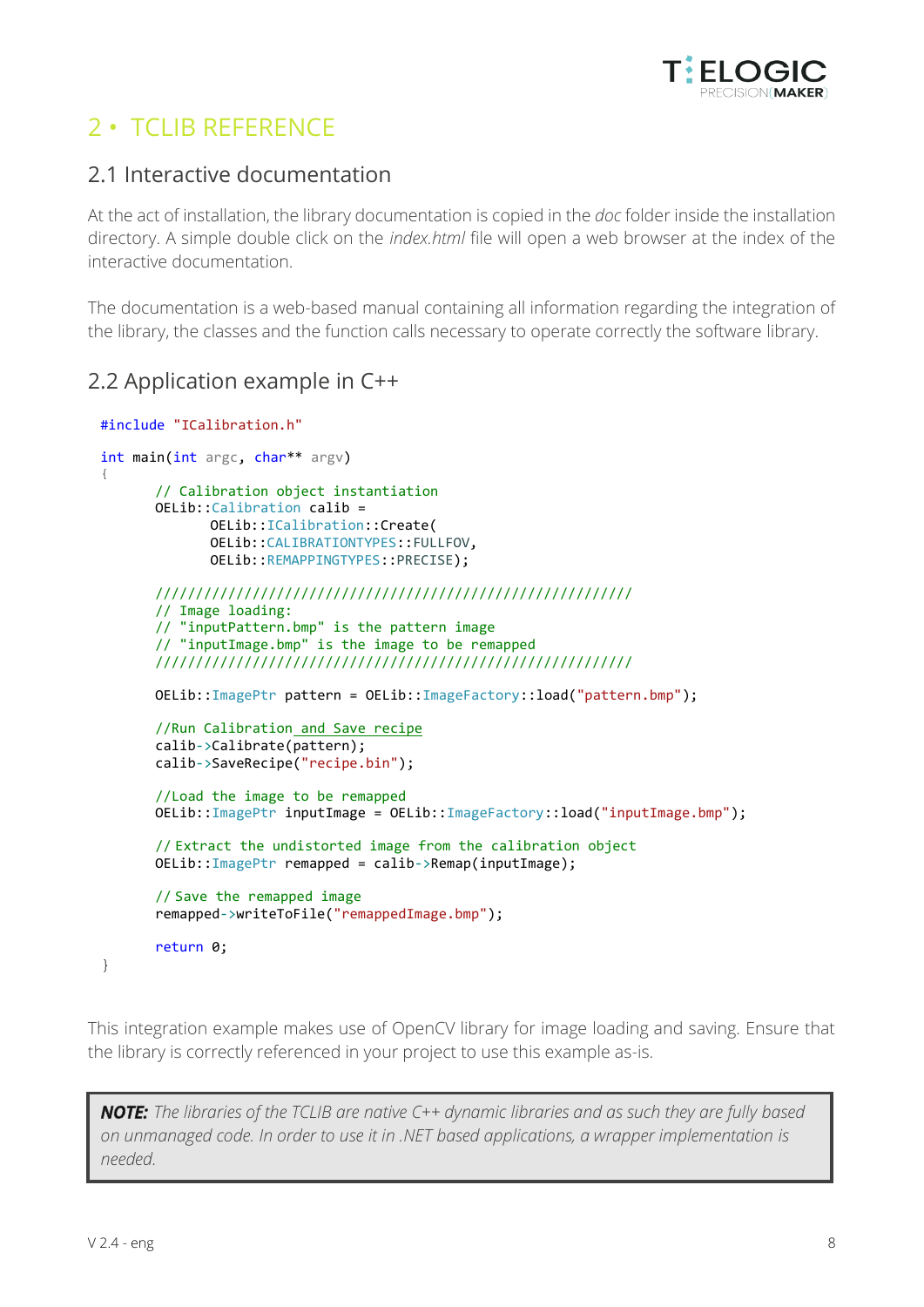

## 3 • TCLIB APP

## 3.1 General overview

The TCLIB APP is a full featured deploy of the TCLIB. It serves both as a demonstration and as a guided tool for the purpose of optimizing telecentric setups. All functions reported in the TCLIB APP are available in the TCLIB library.

At the startup it presents three main sections: a top bar with 5 buttons, a left panel that will host the camera stream, and a right panel that contains the parameter inspector.

The 5 buttons at the top activate 5 different control panels listed below:

| <b>Icon</b> | <b>Title</b>         | <b>Parameters</b>                                                                                                                        |
|-------------|----------------------|------------------------------------------------------------------------------------------------------------------------------------------|
|             | Camera               | - Camera selection (CTI and device)<br>- Acquisition settings (exposure/gain)<br>- Image format settings (sensor crop)                   |
|             | Light-Lens Alignment | - Standard deviation tolerance on homogeneity of illumination<br>- Image histogram<br>- Gray level average and standard deviation        |
|             |                      | Object Plane Alignment - Pre-procedure (model acquisition)<br>- Iterative procedure (measure start and acquisition)<br>- Measure results |
|             | Focus Estimation     | - Algorithm selection<br>- Focus estimation result<br>- Back focal adjustment calculator                                                 |
|             | Calibration          | - Calibration recipe creation and selection<br>- Calibration mode<br>- Calibration algorithm                                             |

## 3.2 Control panels

#### *3.2.1 Camera*

The CAMERA control panel is used to select the camera source and to adjust acquisition parameters, through the access to the GenICam tree.

In the first sub-panel, the first operation is selecting the desired  $CTI^1$  file. This allows the selection of different camera manufacturer interfaces of the GenTL protocol. Once the CTI is selected it is possible to click on the SEARCH button in order to scan the system for GenTL compliant cameras. At the end of the scan all connected and compatible devices will be added in the drop-down menu at the left of the button. They will be visualized as GenTL addresses. Refer to the camera manufacturer manual in order to associate GenTL names to devices

In order to open a connection with the camera, select the desired device from the drop-down menu and click on the OPEN button. In order to close the connection just click on the CLOSE button.

<sup>1</sup> CTI: Common Transport Interface. Dedicate dynamic library that defines the manufacturer specification of communication through the GenICam Transport Layer (GenTL)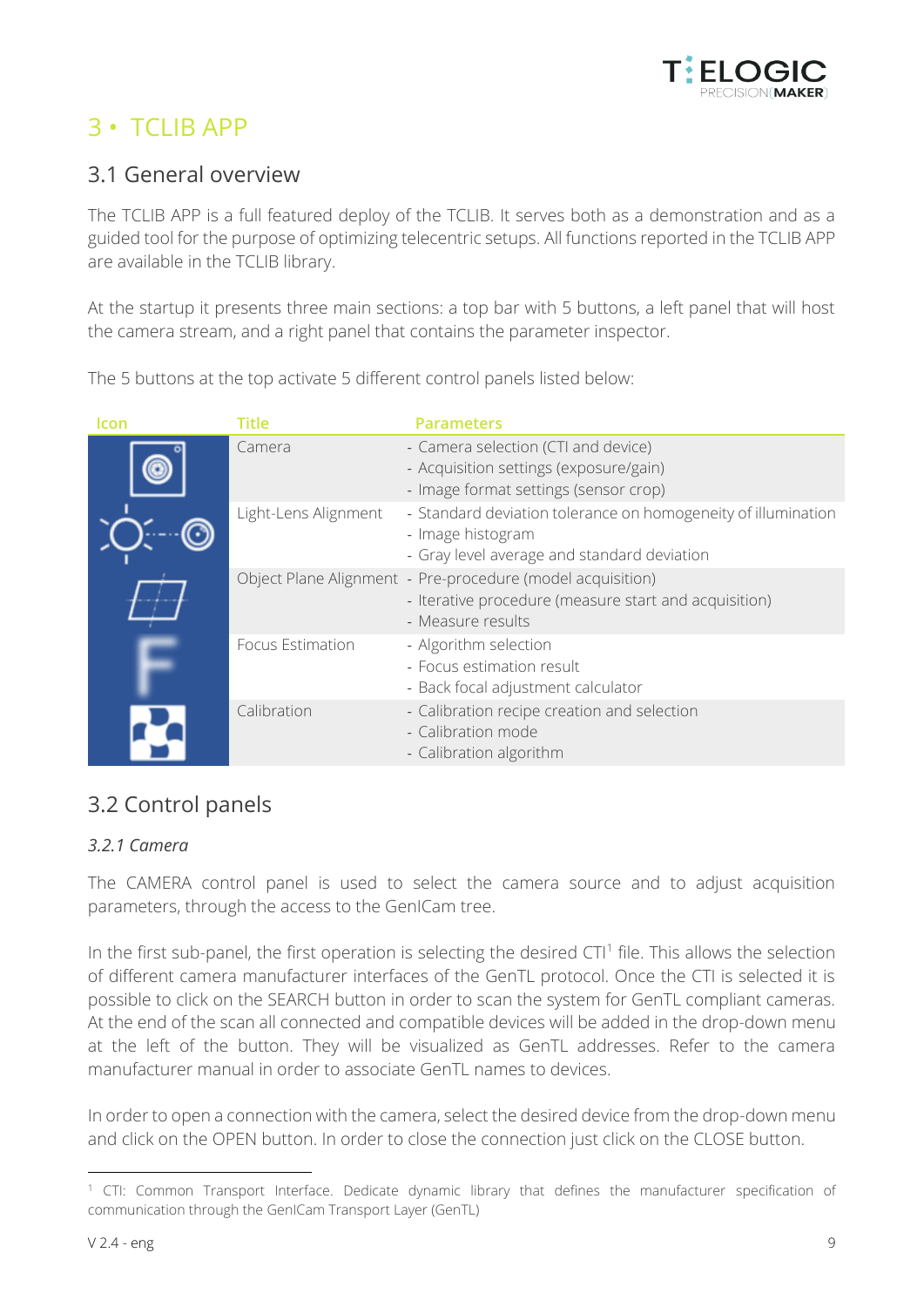

Once connected, the camera will run in free run mode with default on-camera settings. In order to change Camera settings, click on the GENICAM TREE button. A window with a tree view will open. In this window, all camera settings listed on the tree are editable.

When a parameter is chosen from the tree view, on the right of the tree will be available the name, a description, the type and the actual editable value of the parameter. In order to apply edits to a parameter it is necessary to click on the SAVE button.

#### *3.2.2 Light-Lens Alignment*

The LIGHT-LENS ALIGNMENT control panel is used to optimize the optical axis alignment between optics and lighting.

When this panel is opened, the left panel hosting the streamed image from the camera will change and will present some colored rectangles. Those rectangles are regions where light homogeneity is computed and analyzed.

The panel allows to change one parameter called STD DEV TOLERANCE. This parameter is a threshold on the actual standard deviation of grayscale values on the whole image and on single regions highlighted on the image box.

The alignment has to be conducted with two different aims:

- Image regions homogeneity through visual color feedback
- Overall image homogeneity and luminance through image histogram

On the image box, the regions will color red if the region is strongly inhomogeneous, yellow if near to homogeneity and green when homogeneous, always with respect to the standard deviation chosen in the inspector panel.

On the inspector panel, the average will color red if too low or too high. If such, adjust exposure time and/or illumination intensity accordingly. The standard deviation will color red if too high, yellow if near to threshold and green if under threshold set by the user. If such, act on the alignment of the lens/light system as explained in Section 4.3 of this manual.

Standard deviation computed under the histogram is not the full image standard deviation but it's computed only on pixels that are above 50 gray level (8-bit image depth). It is an indicator of the histogram curve width.

A good alignment is achieved when all image regions and inspector parameters are green (with respect to the desired tolerance).

The procedure for a correct optical axis alignment is reported in Section 4.3 of this manual.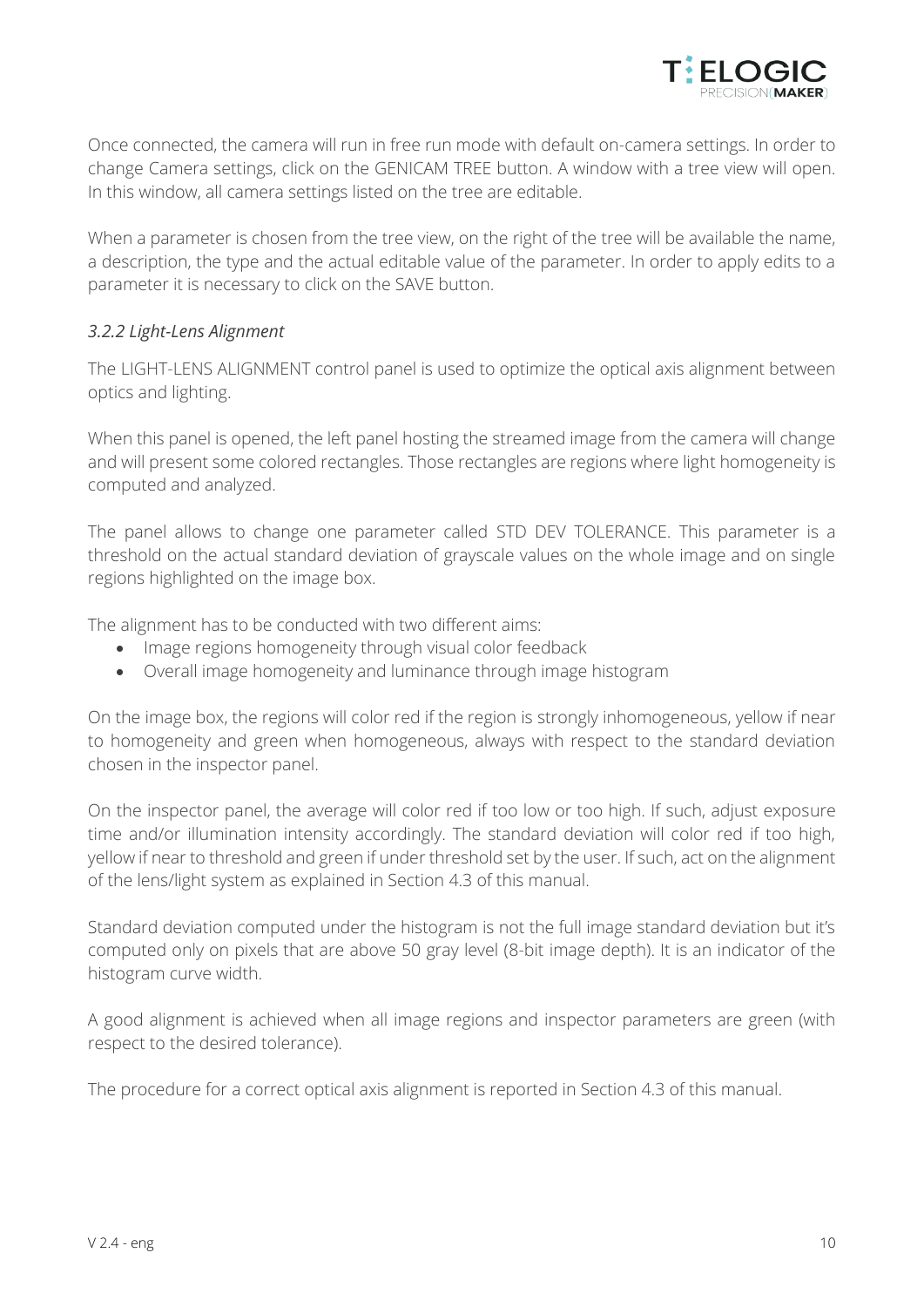

#### *3.2.3 Object plane alignment*

The OBJECT PLANE ALIGNMENT control panel is used to execute the procedures for the object plane alignment.

It presents three sections:

- Pre-procedure: preliminary model acquisition
- Main procedure: data acquisition buttons
- Result: data captured by the acquisition routine

The plane alignment procedure is based on the observation of a gauge block. In order to execute correctly this step, a smaller than the field of view gauge block must be used in the procedure.

The SET MODEL button starts the search for the gauge block profile in the image. Once found, The start button will activate and the procedure will become available. If not found, an according error message box will be shown.

Set model algorithm is defined by four parameter MinArea, MaxArea, MaxDifference and GaussianBlur.

MinArea and MaxArea define dimension range of acceptability (in percent on the whole image). MaxDifference define the maximum difference between object model and ideal rectangle. GaussianBlur represent the intensity of a GaussianBlur filter, used to remove image noise.

The USE LIVE REMAP button activates the use of remapped image for the procedure. A Calibration recipe must be already loaded or previously created in order to use this feature.

The START button is active only when a model is correctly set. Clicking on it will make a shape appear on the image box, indicating the direction and position in which the gauge block must be placed. Note that the shape has one red side. Make sure that the gauge block has the same side always facing to the red line.

The NEXT button iterates through the eight steps needed for data acquisition. After data acquisition is complete, the maximum difference between acquisitions is computed and on the image box a rectangular shape will be drawn. This is the orientation in which the gauge block must be oriented. There will also be two red arrows, indicating the direction perpendicular to the axis of rotation of the needed plane tilt.

On the top left corner of the image box a live measurement is visualized. This will aid the alignment in the procedure explained in Section 4.4 of this manual.

#### *3.2.4 Focus estimation*

The FOCUS ESTIMATION control panel is used to check the focus of the image and to compute the best spacer thickness for back focal adjustment of telecentric lenses.

The focus estimation can be executed with LAPLACE estimator. LAPLACE is based on derivative methods. The focus estimator result is shown live on the VALUE text box.

The results update a Live chart, facilitating the achievement of the best focus.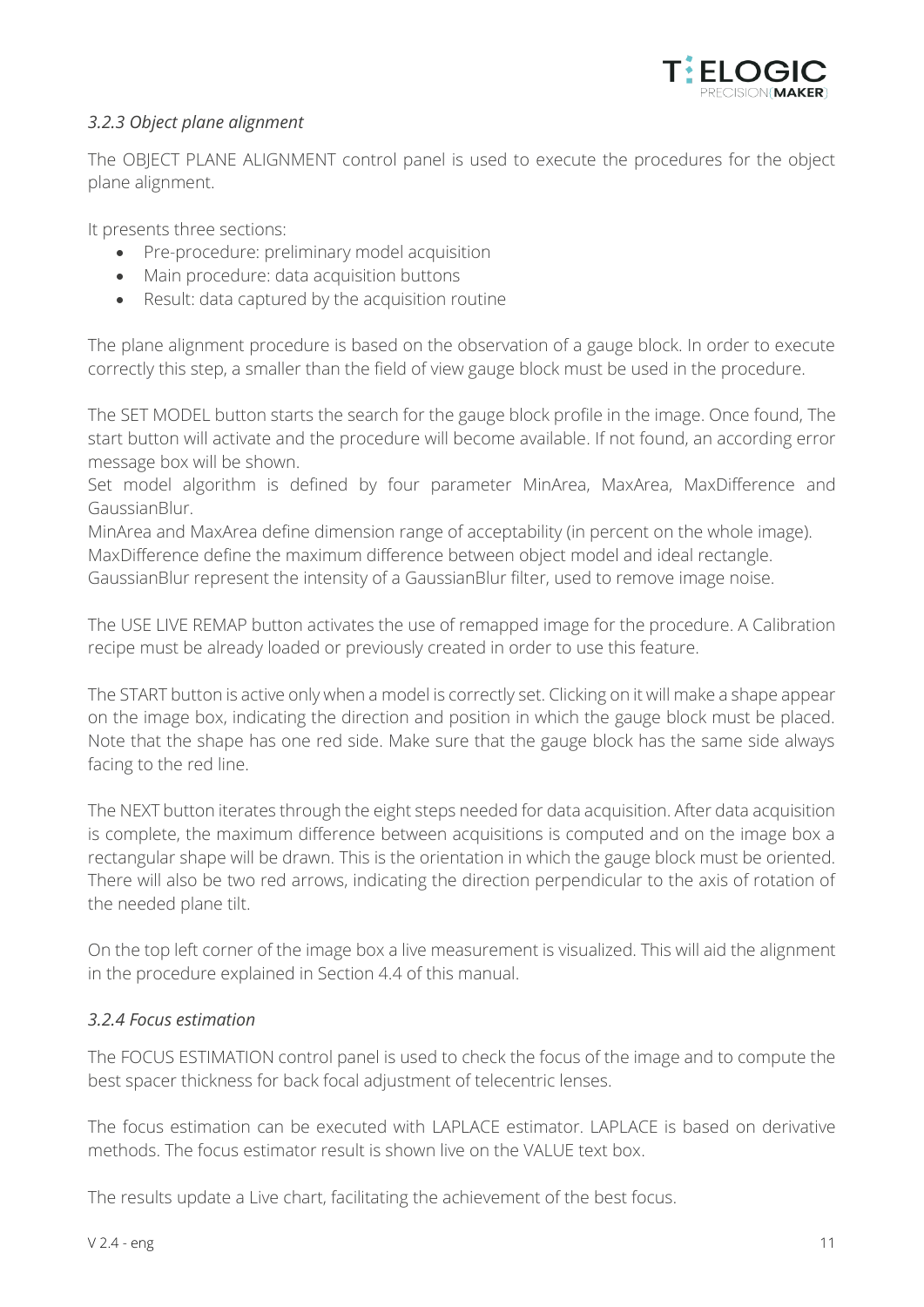

Under the focus estimation result, a simple back focal adjustment calculator is available<sup>2</sup>. Inputs are nominal magnification, nominal working distance, and measured working distance. By pressing compute, the software automatically returns the back focal spacer adjustment in mm. The value will be positive if more spacers are needed and it will be negative instead if spacer removal is necessary.

#### *3.2.4 Calibration*

The CALIBRATION control panel is used to prepare the calibration recipe and to get a live remapped preview. It is also possible to save remapped images from this panel.

In order to execute the calibration, press the NEW RECIPE button. A *Save file…* prompt will open, asking for the recipe destination path. When confirmed, the calibration is executed. At the end of the calibration, the name of the recipe is shown on the inspector panel. If needed, the recipe can be reloaded by clicking on the LOAD RECIPE button. The click on the button will open an *Open file…* prompt. Chose a recipe .bin file from the prompt.

Calibration can be executed in two modes:

- FULL FOV: the image is not cropped and on the borders could be present some aberrations due to missing corners.
- CROPPED: the image is cropped in order to remove aberrations due to missing corners. The FoV could be reduced a little bit.

Remapping algorithm can be run with two different solvers:

- FAST: solving is less accurate but remapping is faster.
- PRECISE: solving is slower but highly accurate.

By clicking on the LIVE REMAP button, the preview on the left will show live stream from the camera, remapped with the active calibration recipe. Clicking again on the button will deactivate live remapping and the original image will be shown. Clicking on EXPORT IMAGE will open a *Save File…* prompt that will save the current frame with and without calibration applied on two accordingly named files.

**NOTE:** Each binary map is strictly bound and encrypted with the license key that was active on the *machine whilst calibration was executed. At the loading of a calibration binary map, the presence of the specific license key is needed. If the incorrect license key is active when a map is loaded, a "Calibration recipe file is corrupted" message is shown, due to failed map decryption.* 

<sup>&</sup>lt;sup>2</sup> In order for the calculator to work properly, the system decimal separator must be set to "." (dot).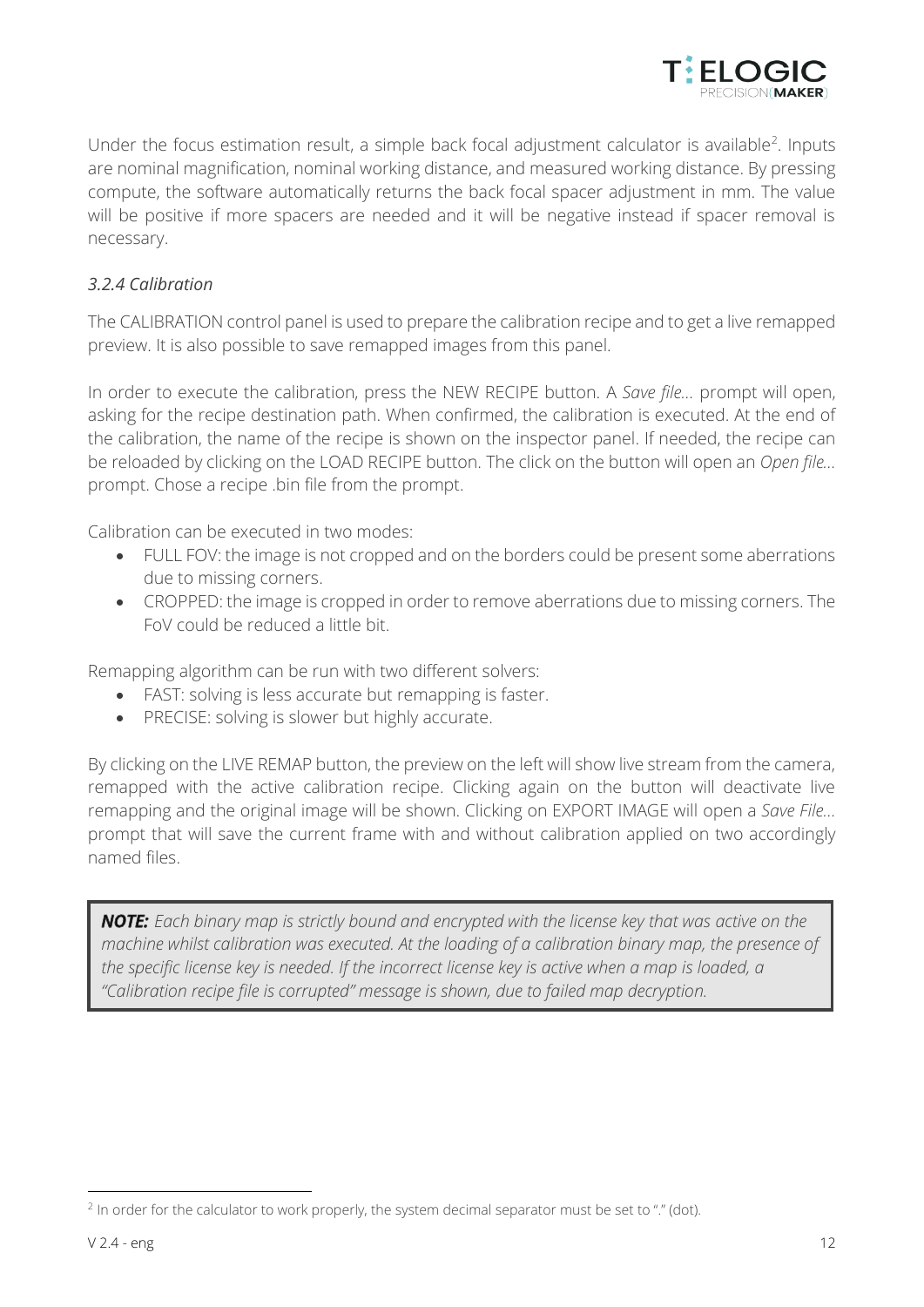

## 4 • ALIGNMENT PROCEDURE WITH TCLIB APP

### 4.1 Preliminary operations

Before starting the alignment procedure ensure the followings:

- Camera is connected to the PC
- Collimated backlight is turned on

As a starting point, execute an alignment based on a spirit level. All the components of the setup (lens, object plane and illuminator) should be levelled vertically with respect to the floor. Use the cylindrical parts of the lens as a reference plane or, where available, the mounting flange.

Once that these first steps are cleared, it is possible to open the TCLIB APP and proceed to the next step.

### 4.2 Camera selection

The TCLIB APP starts by default with the camera selection panel opened. Please ensure the camera is connected to the PC and is available (i.e. not used by any other application). Click on the REFRESH button and wait until the drop-down menu updates. Select the desired device from the menu and click OPEN.

An image should appear on the left side of the interface. If preliminary operations were executed correctly, an image should be visible. If not, check again the alignment with a level and check the status of the illuminator.

The image obtained should be more or less of this kind.





*Image example of a good starting point for alignment Image histogram*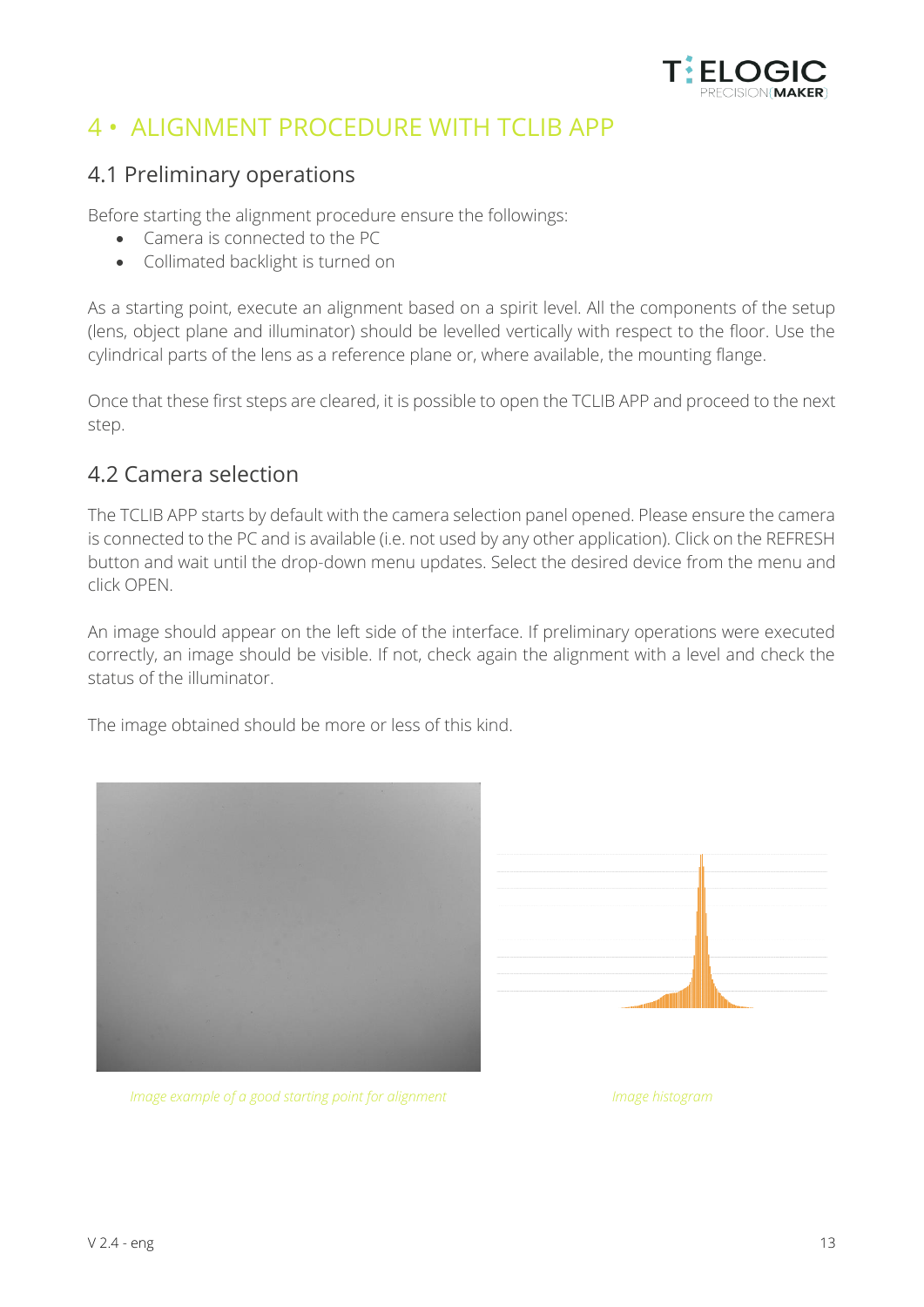

## 4.3 Lens-Light Alignment

The next step is the optimization of the light homogeneity in the field of view. This procedure consists of two main tasks:

- Optical axis alignment
- LED source depth adjustment

First of all, it is necessary to have a correct gray level on the overall image. Best performances of telecentric setups are achieved when working with high contrast not-saturated images. To achieve optimal illumination, change the exposure time on the camera panel and/or light intensity on the collimated backlight. A good exposure value is set when the average indicator on the LENS-LIGHT ALIGNMENT panel is green

#### *4.3.1 Optical axis alignment*

The first task of the lens-light alignment is conducted by tilting the illuminator lens around the X and Y axis, assumed the optical axis corresponds with the Z axis. A scheme of the tilt is represented in the image below.



*Scheme of the lens-light alignment procedure*

The procedure will raise image homogeneity. Use the interface response in order to follow image improvement. Best tilt position is achieved when most of the region rectangles are green. At the end of the tilt procedure a residual inhomogeneity could remain on the image in the form of corner vignetting or ring-shaped vignetting. This is due to LED source depth inside of the collimated backlight. In the next step this depth will be adjusted in order to obtain maximum homogeneity.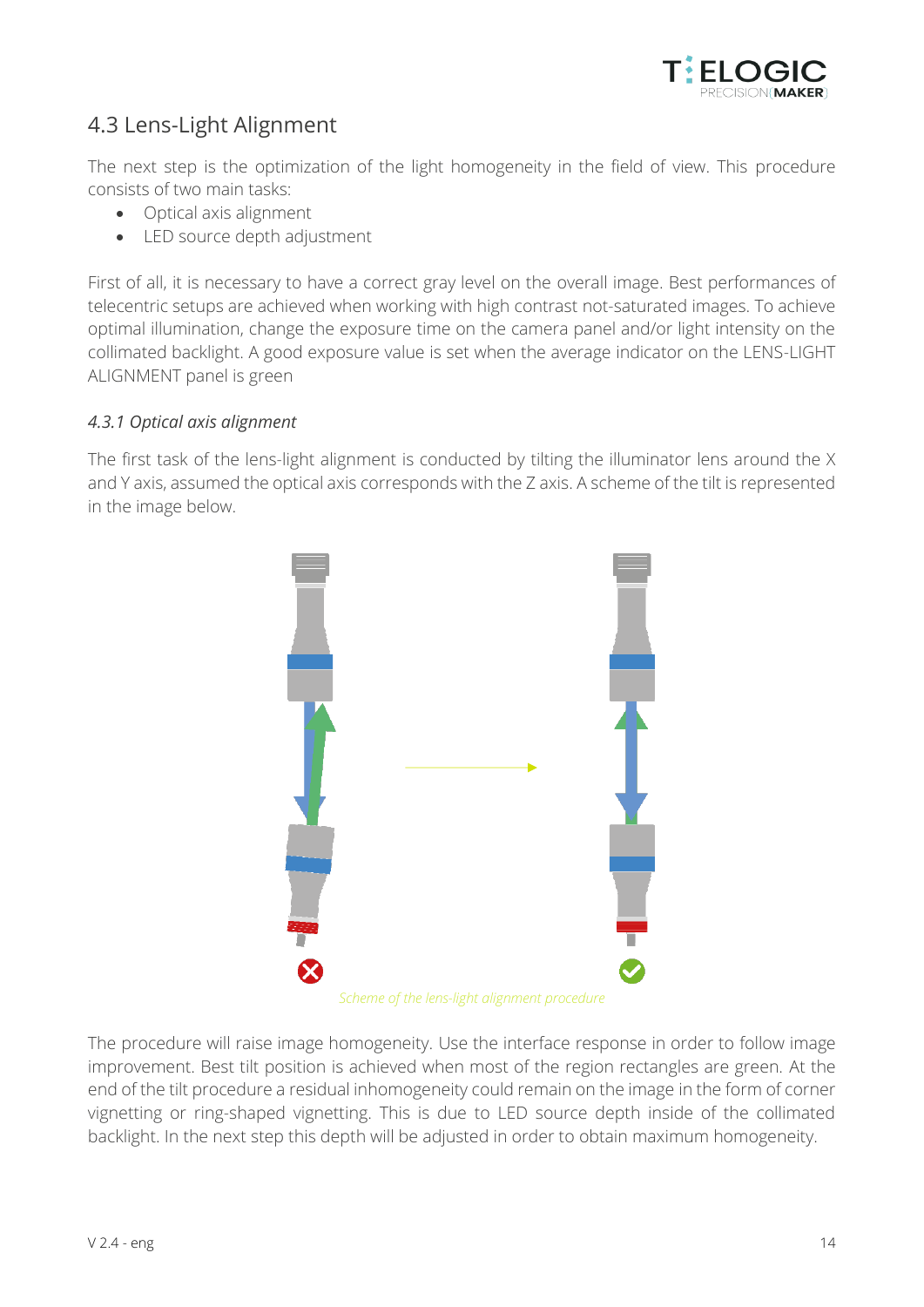



*Demonstration images and relative histograms of the tilt procedure*

#### *4.3.2 LED source depth adjustment*

In order to achieve maximum homogeneity it is necessary to adjust carefully the depth of the LED source. The effect of a unoptimized LED depth can be a corner vignetting or a so-called ring-shaped vignetting. The two phenomena are very weak and faint but in some cases they interfere a lot with the quality of the measurements. In our workshop the optimization is conducted with our standard lenses, but the LED depth necessary for a good homogeneity could vary with lens formats and eyepieces. On the next page are reported two images of unoptimized LED source.

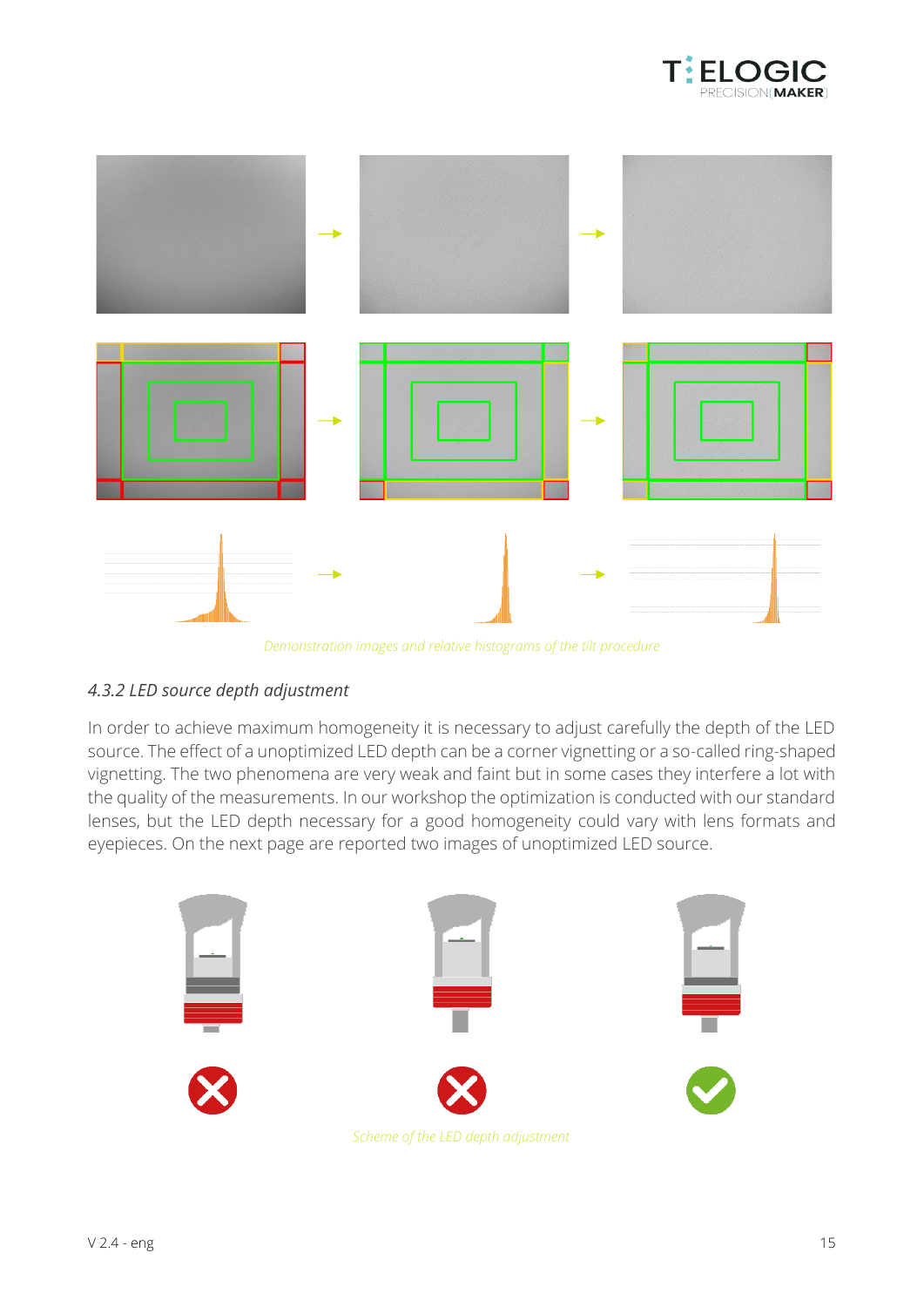



*LED is too shallow inside the lens LED is too deep inside the lens*

By operating with given LED spacers, move the LED source inwards if corner vignetting is present. Move the LED source outwards if ring-shaped vignetting is present. If there is the need to set the LED deeper than the maximum position achievable with no external spacers, add an internal LED spacer under the LED PCB. Accessories are illustrated in the next image.











*Screws 5mm external spacer 2mm external spacer 1mm external spacer 5mm internal spacer*

Best homogeneity is achieved following again the response of the interface and when the correct positioning of the LED is complete, all region rectangles should be green. If this condition is impossible to reach raise the tolerance to a higher value (e.g. from 5.5 to 6.5-7).

*With non-standard solutions a corner vignetting could persist even at best illumination condition.*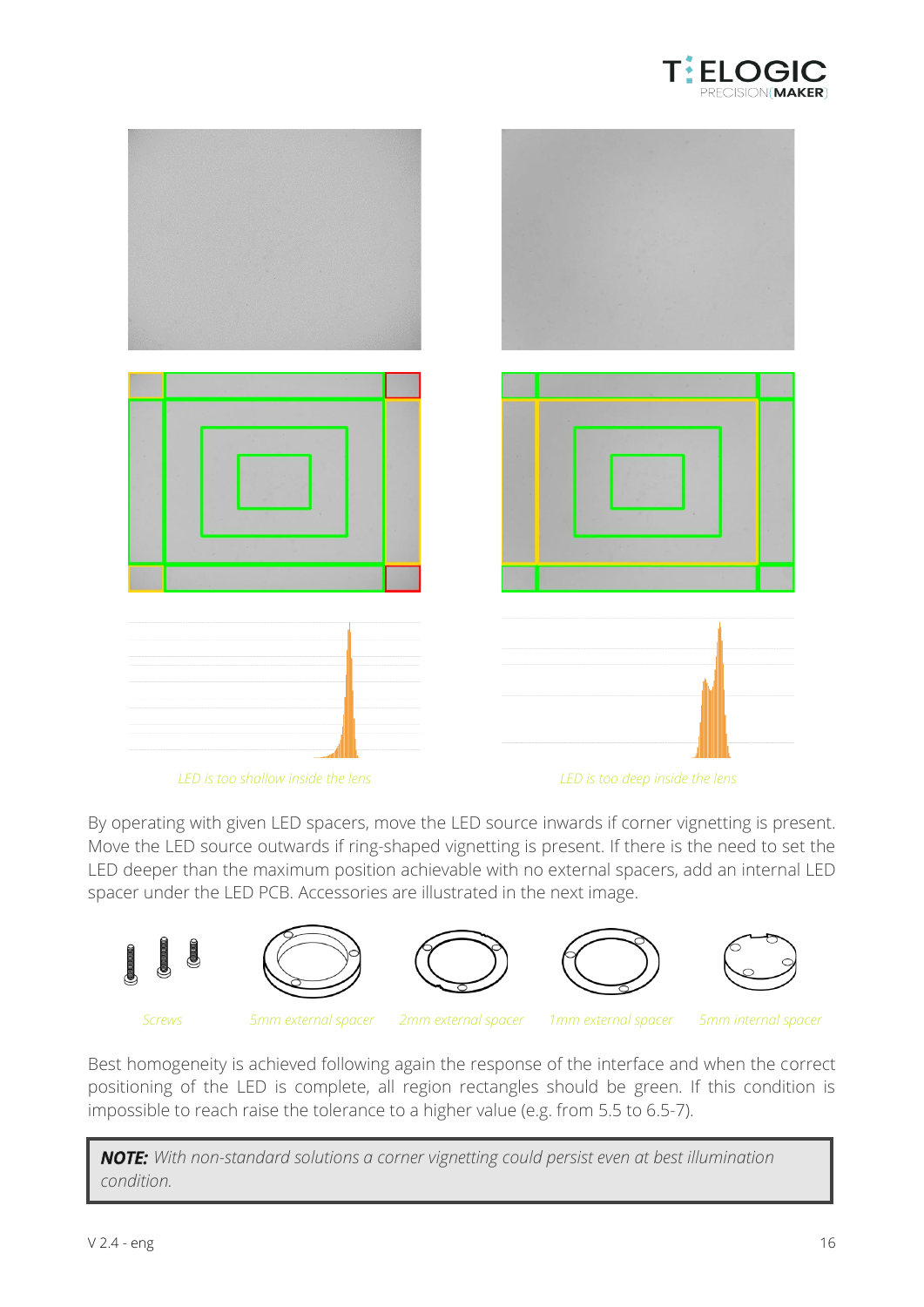







*Image and histogram example of a correct lens-light alignment*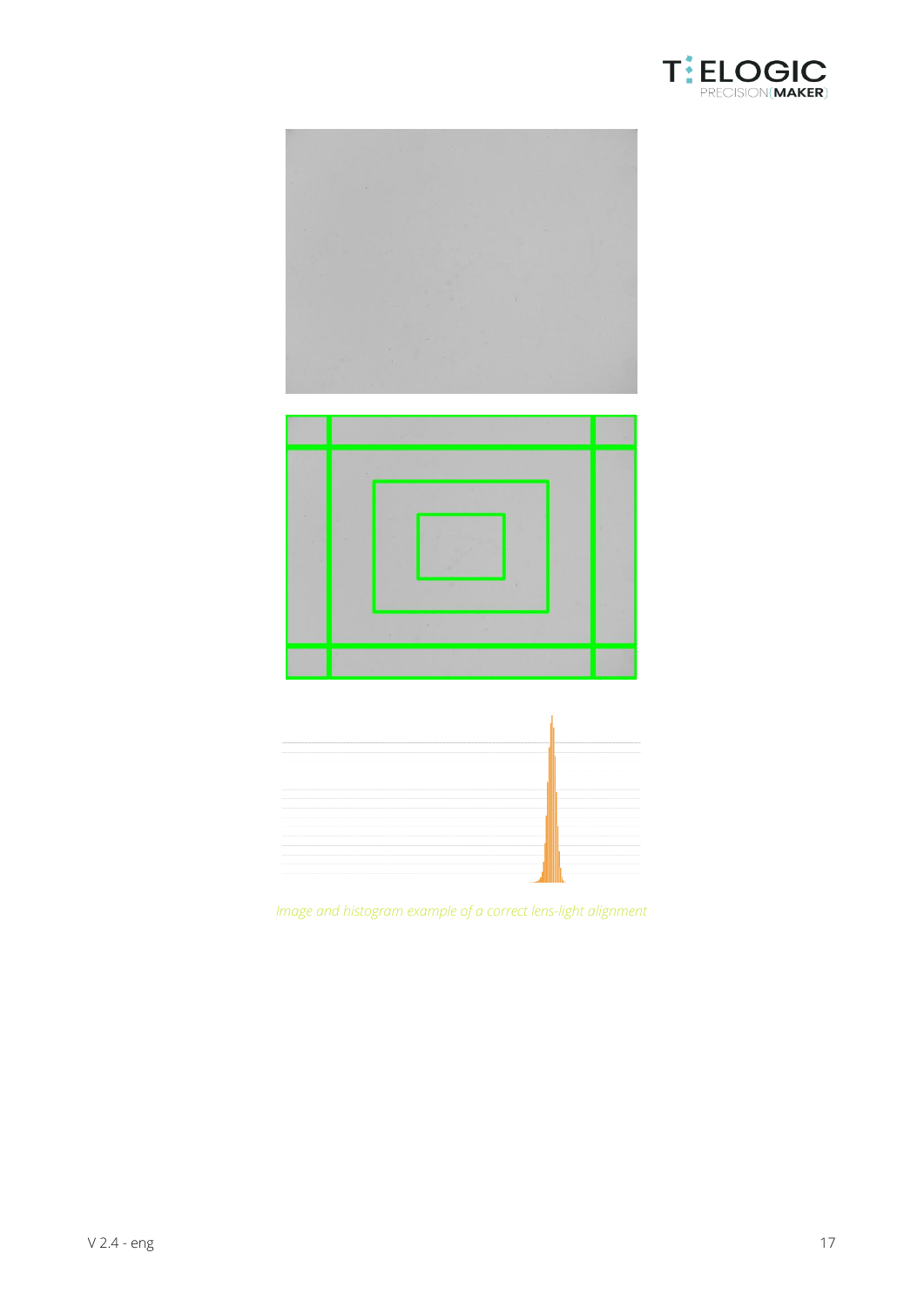

## 4.4 Object plane alignment

Object plane alignment is key point for achieving good repeatability of object measurements in all orientations. In this part of the procedure a gauge block smaller than the shorter side of the field of view of the system.

In order to align the plane of measurement, place the gauge block approximatively at the center of the field of view. Then click on the SET MODEL button. After the model of the gauge block is correctly acquired the START button will activate. If the model acquisition fails, a message box will appear.

At the press of the START button the main acquisition starts. The interface will guide the user through the placement of the object in the field of view. It is important to note that the positioning mask drawn on the image presents a red side. This side must always stay aligned with the same short side of the gauge block. This is to avoid incoherence in measurements.

When the object is positioned correctly under the mask, press the NEXT button. The mask will rotate and a new measurement can be taken. Iterate the procedure eight times until all text boxes are filled with a measurement.

The measurements are the sub-pixel distances between the two longer sides of the gauge block. One could imagine that if the block is placed on a tilted plane, its vertical sides will be tilted with respect to the optical axis, giving a larger shape on the image taken from above. This is the reason why the alignment is conducted with eight different orientation.

After all measurements are conducted, the software estimates the worst tilt direction and tells the user to place the gauge block on that specific angle and optimize the live measurement tilting the plane along the direction orthogonal to the long side of the block.

The precision of plane alignment that can be achieved with this procedure is of the order of 0.05°, strongly dependent on lens magnification and tilting degrees of freedom sensitivity. The user must take care of eventual dust on the sides of the gauge block. The procedure is very sensitive to dust.



*Scheme of the optical plane tilt procedure*